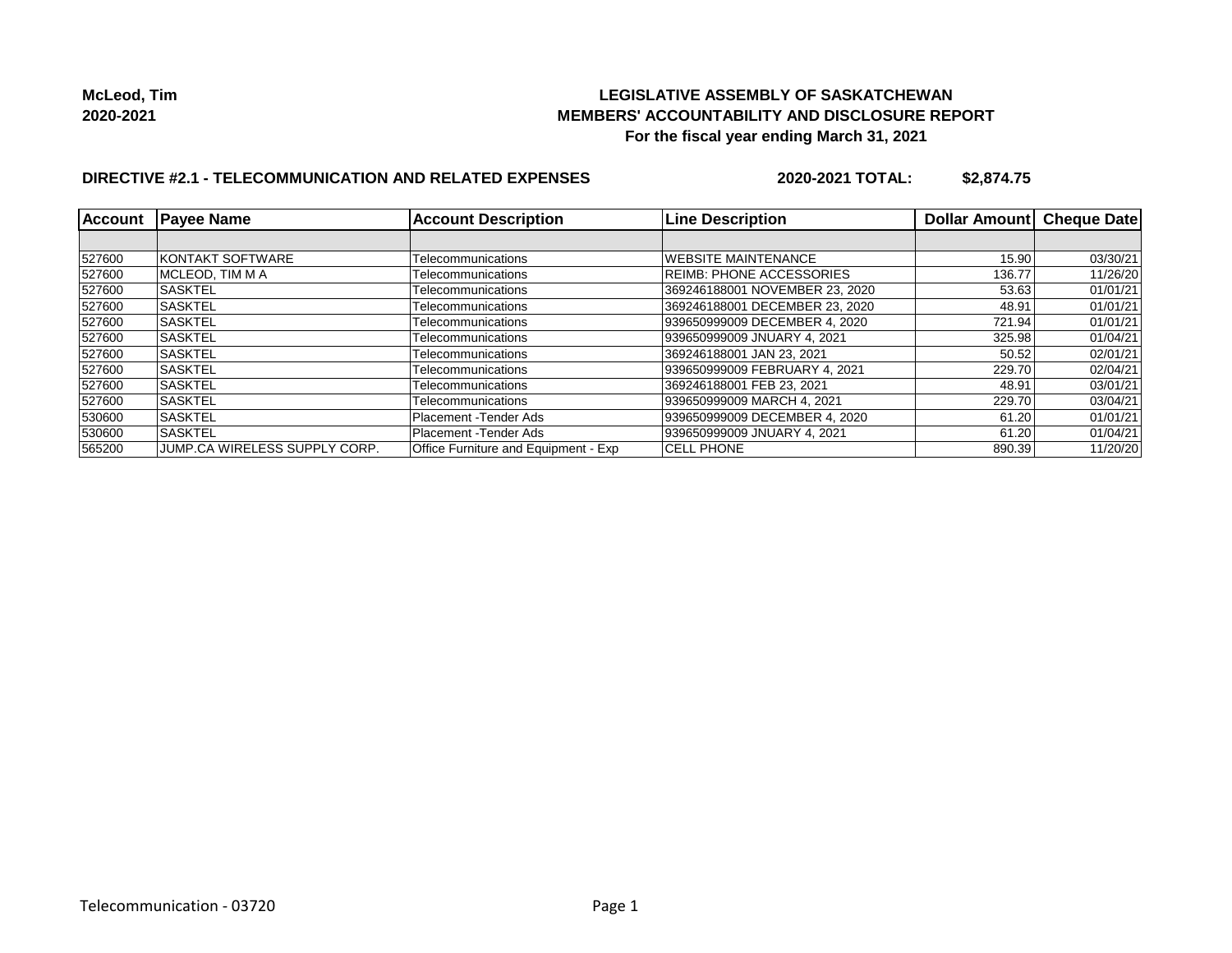# **LEGISLATIVE ASSEMBLY OF SASKATCHEWAN MEMBERS' ACCOUNTABILITY AND DISCLOSURE REPORT For the fiscal year ending March 31, 2021**

#### **DIRECTIVE #3.1 - MLA TRAVEL AND LIVING EXPENSES**

**2020-2021 TOTAL: \$1,802.30**

| <b>Account</b> | <b>IPavee Name</b>      | <b>IAccount Description</b> | <b>ILine Description</b>       | <b>Dollar Amountl Cheque Date</b> |          |
|----------------|-------------------------|-----------------------------|--------------------------------|-----------------------------------|----------|
|                |                         |                             |                                |                                   |          |
| 541900         | IMCLEOD. TIM M A        | Elected Rep - Travel        | MLA TRAVEL OCT 30-NOV 26, 2020 | 361.07                            | 11/26/20 |
| 541900         | MCLEOD, TIM M A         | Elected Rep - Travel        | IMLA TRAVEL NOVEMBER 30 -      | 1.004.42                          | 12/10/20 |
|                |                         |                             | <b>IDECEMBER 10, 2020</b>      |                                   |          |
| 541900         | <b>IMCLEOD. TIM M A</b> | Elected Rep - Travel        | MLA TRAVEL JAN 14-27, 2021     | 244.23                            | 02/08/21 |
| 541900         | <b>IMCLEOD. TIM M A</b> | Elected Rep - Travel        | MLA TRAVEL FEB 17-22, 2021     | 192.58                            | 03/05/21 |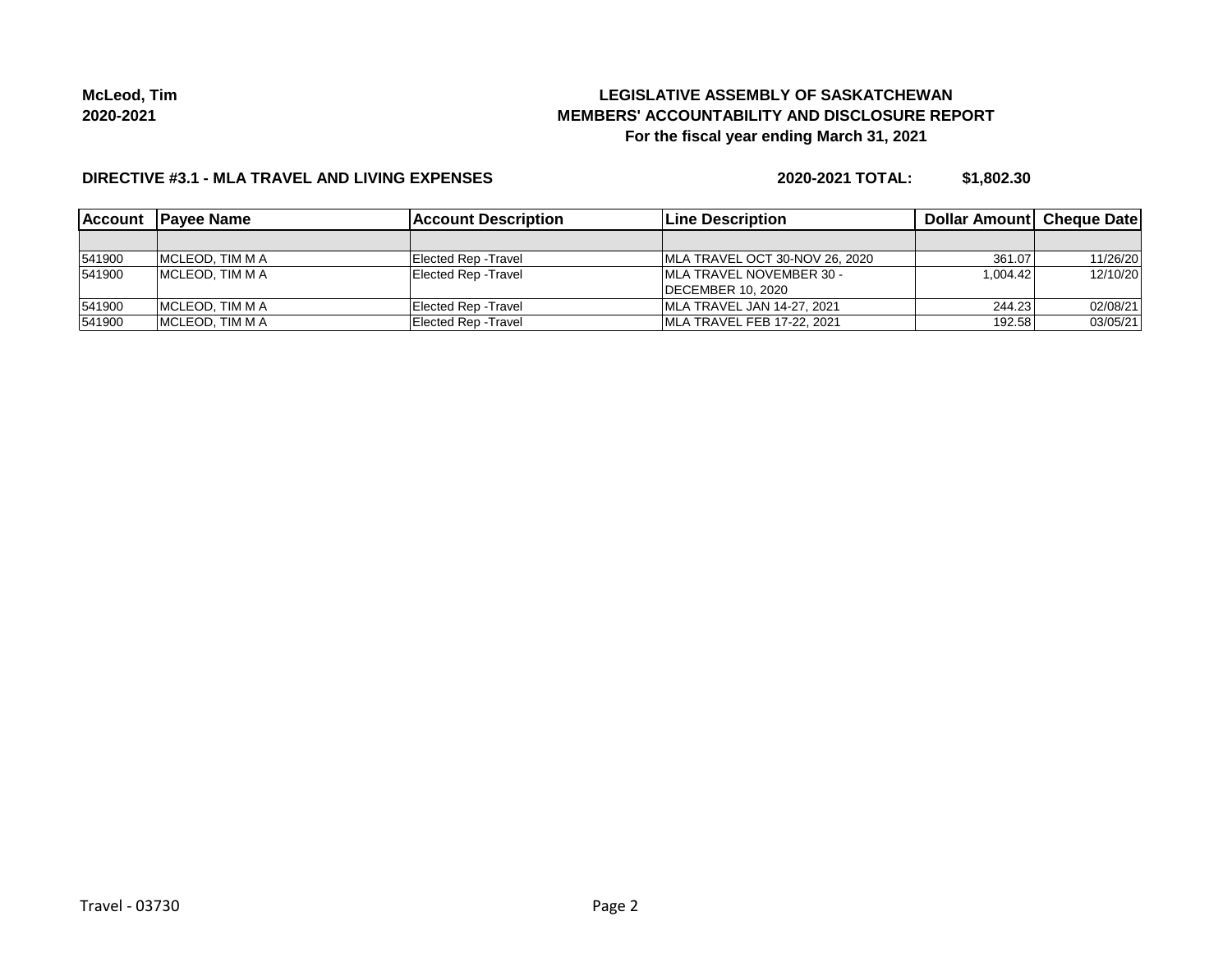

### **LEGISLATIVE ASSEMBLY OF SASKATCHEWAN MEMBERS' ACCOUNTABILITY AND DISCLOSURE REPORT For the fiscal year ending March 31, 2021**

#### **DIRECTIVE #4.1 - CONSTITUENCY SERVICE EXPENSES**

**2020-2021 TOTAL: \$21,582.50**

| Account | <b>Payee Name</b>                                                    | <b>Account Description</b>                | <b>Line Description</b>      | Dollar Amount Cheque Date |                       |
|---------|----------------------------------------------------------------------|-------------------------------------------|------------------------------|---------------------------|-----------------------|
|         |                                                                      |                                           |                              |                           |                       |
| 521372  | <b>BRIGHTEN CREATIVE GROUP LTD.</b>                                  | Photographer's Services                   | <b>MLA PORTRAIT</b>          | 82.19                     | 02/01/21              |
| 522000  | <b>STRICTLY FENCES LTD.</b>                                          | Rent of Ground, Buildings and Other Space | DEC 2020 MLA OFFICE RENT     | 1.200.00                  | 11/26/20              |
| 522000  | <b>STRICTLY FENCES LTD.</b>                                          | Rent of Ground, Buildings and Other Space | JANUARY 2021 MLA OFFICE RENT | 1,200.00                  | 12/15/20              |
| 522000  | <b>STRICTLY FENCES LTD.</b>                                          | Rent of Ground, Buildings and Other Space | FEBRUARY 21 MLA OFFICE RENT  | 1,200.00                  | 01/13/21              |
| 522000  | <b>STRICTLY FENCES LTD.</b>                                          | Rent of Ground, Buildings and Other Space | MARCH 2021 MLA OFFICE RENT   | 1,200.00                  | 02/10/21              |
| 522200  | <b>GOLD BUSINESS MACHINES LTD.</b>                                   | Rent of Photocopiers                      | <b>COPIER CHARGES</b>        | 173.84                    | 02/02/21              |
| 522200  | TOSHIBA TEC CANADA BUSINESS<br><b>SOLUTIONS INC</b>                  | Rent of Photocopiers                      | <b>COPIER CHARGES</b>        | 41.64                     | 01/01/21              |
| 522200  | TOSHIBA TEC CANADA BUSINESS<br><b>SOLUTIONS INC</b>                  | Rent of Photocopiers                      | <b>COPIER CHARGES</b>        | 47.81                     | 02/01/21              |
| 522200  | <b>TOSHIBA TEC CANADA BUSINESS</b><br>SOLUTIONS INC                  | Rent of Photocopiers                      | <b>COPIER CHARGES</b>        | 58.97                     | 03/01/21              |
| 522500  | HERITAGE INSURANCE LTD.                                              | Insurance Premiums                        | OFFICE INSURANCE C70173790-7 | 548.02                    | 02/01/21              |
| 525000  | MINISTER OF FINANCE-MINISTRY OF<br><b>SASKBUILDS AND PROCUREMENT</b> | Postal, Courier, Freight and Related      | DECEMBER MAIL SERVICES       | 50.85                     | 02/01/21              |
| 525000  | MINISTER OF FINANCE-MINISTRY OF<br><b>SASKBUILDS AND PROCUREMENT</b> | Postal, Courier, Freight and Related      | JAN 2021 MAIL SERVICES       | 50.77                     | 03/01/21              |
| 525000  | MINISTER OF FINANCE-MINISTRY OF<br><b>SASKBUILDS AND PROCUREMENT</b> | Postal, Courier, Freight and Related      | FEBRUARY 2021 MAIL SERVICES  | 50.77                     | 03/17/21              |
| 525000  | MINISTER OF FINANCE-MINISTRY OF<br><b>SASKBUILDS AND PROCUREMENT</b> | Postal, Courier, Freight and Related      | MARCH 2021 MAIL SERVICES     | 50.81                     | 03/31/21              |
| 525000  | <b>STEPHENS, JACQUELINE M</b>                                        | Postal, Courier, Freight and Related      | POSTAGE/OFFICE SUPPLIES      | 218.14                    | 12/30/20              |
| 530300  | MARU GROUP CANADA INC.                                               | Primary Research/Focus group              | AD HOC RESEARCH              | 632.97                    | 03/01/21              |
| 530500  | 101142236 SASKATCHEWAN LTD.                                          | Media Placement                           | <b>ADVERTISING</b>           | 219.00                    | 01/01/21              |
| 530500  | 101142236 SASKATCHEWAN LTD.                                          | Media Placement                           | <b>ADVERTISING</b>           | 219.00                    | 01/01/21              |
| 530500  | 101142236 SASKATCHEWAN LTD.                                          | Media Placement                           | <b>ADVERTISING</b>           | 219.00                    | 01/01/21              |
| 530500  | 101142236 SASKATCHEWAN LTD.                                          | Media Placement                           | <b>ADVERTISING</b>           | 219.00                    | 01/01/21              |
| 530500  | 101142236 SASKATCHEWAN LTD.                                          | Media Placement                           | ADVERTISING                  | 2,500.00                  | 02/01/21              |
| 530500  | 101142236 SASKATCHEWAN LTD.                                          | Media Placement                           | ADVERTISING                  | 2,500.00                  | 02/01/21              |
| 530500  | 101142236 SASKATCHEWAN LTD.                                          | Media Placement                           | <b>ADVERTISING</b>           | 2,500.00                  | 02/01/21              |
| 530500  | <b>FRIENDLY CITY OPTIMIST CLUB</b>                                   | Media Placement                           | ADVERTISING                  | 125.00                    | 12/01/20              |
| 530500  | MOOSE JAW EXPRESS.COM                                                | Media Placement                           | <b>ADVERTISING - NO GST</b>  | 249.00                    | 01/01/21              |
| 530500  | MOOSE JAW EXPRESS.COM                                                | Media Placement                           | <b>ADVERTISING</b>           | 100.00                    | $\overline{02/01/21}$ |
| 530500  | MOOSE JAW EXPRESS.COM                                                | Media Placement                           | <b>ADVERTISING</b>           | 100.00                    | 02/01/21              |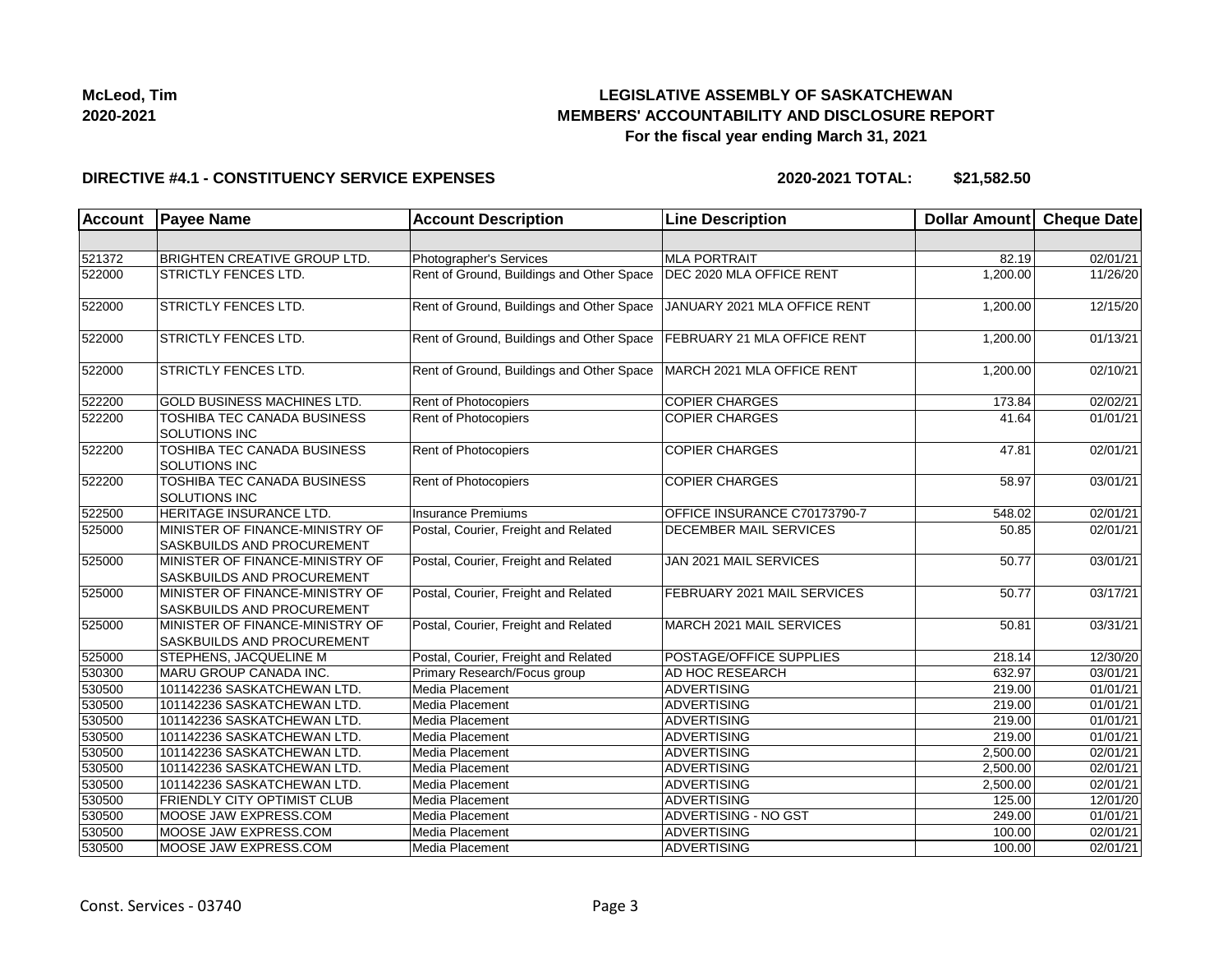# **LEGISLATIVE ASSEMBLY OF SASKATCHEWAN MEMBERS' ACCOUNTABILITY AND DISCLOSURE REPORT For the fiscal year ending March 31, 2021**

#### **DIRECTIVE #4.1 - CONSTITUENCY SERVICE EXPENSES**

**2020-2021 TOTAL: \$21,582.50**

| <b>Account</b> | <b>Payee Name</b>                   | <b>Account Description</b>  | <b>Line Description</b>         | <b>Dollar Amountl</b> | <b>Cheque Date</b> |
|----------------|-------------------------------------|-----------------------------|---------------------------------|-----------------------|--------------------|
|                |                                     |                             |                                 |                       |                    |
| 530500         | MOOSE JAW EXPRESS.COM               | Media Placement             | <b>ADVERTISING</b>              | 100.00                | 02/01/21           |
| 530500         | MOOSE JAW EXPRESS.COM               | Media Placement             | ADVERTISING                     | 200.00                | 03/01/21           |
| 530500         | MOOSE JAW EXPRESS.COM               | Media Placement             | <b>ADVERTISING</b>              | 100.00                | 03/01/21           |
| 530500         | MOOSE JAW EXPRESS.COM               | Media Placement             | <b>ADVERTISING</b>              | 175.00                | 03/01/21           |
| 530500         | MOOSE JAW EXPRESS.COM               | Media Placement             | <b>ADVERTISING</b>              | 400.00                | 03/01/21           |
| 530500         | MOOSE JAW EXPRESS.COM               | Media Placement             | <b>ADVERTISING</b>              | 100.00                | 03/01/21           |
| 530500         | MOOSE JAW EXPRESS.COM               | Media Placement             | <b>ADVERTISING</b>              | 100.00                | 03/10/21           |
| 530500         | MOOSE JAW EXPRESS.COM               | Media Placement             | <b>ADVERTISING</b>              | 100.00                | 03/24/21           |
| 530500         | MOOSE JAW EXPRESS.COM               | Media Placement             | <b>ADVERTISING</b>              | 200.00                | 03/31/21           |
| 530900         | LABUICK INVESTMENTS INC. O/A        | <b>Promotional Items</b>    | CHRISTMAS CARDS - NO GST        | 256.12                | 12/09/20           |
|                | MINUTEMAN PRESS                     |                             |                                 |                       |                    |
| 550100         | GRAND VALLEY PRESS (MJ) LTD.        | <b>Printed Forms</b>        | LETTERHEAD                      | 120.45                | 01/01/21           |
| 550100         | GRAND VALLEY PRESS (MJ) LTD.        | <b>Printed Forms</b>        | <b>ENVELOPES</b>                | 76.42                 | 01/01/21           |
| 550100         | <b>GRAND VALLEY PRESS (MJ) LTD.</b> | <b>Printed Forms</b>        | <b>BUSINESS CARDS</b>           | 50.88                 | 01/01/21           |
| 555000         | <b>STEPHENS, JACQUELINE M</b>       | Other Material and Supplies | MOVING EXPENSES/OFFICE SUPPLIES | 185.23                | 12/16/20           |
| 555000         | <b>STEPHENS, JACQUELINE M</b>       | Other Material and Supplies | POSTAGE/OFFICE SUPPLIES         | 33.27                 | 12/30/20           |
| 555000         | <b>STEPHENS, JACQUELINE M</b>       | Other Material and Supplies | <b>OFFICE SUPPLIES</b>          | 142.59                | 01/06/21           |
| 555000         | <b>STEPHENS, JACQUELINE M</b>       | Other Material and Supplies | OFFICE SUPPLIES                 | 261.24                | 03/05/21           |
| 564300         | MOOSENET COMPUTER SERVICES          | Computer Hardware - Exp.    | <b>COMPUTERS &amp; SOFTWARE</b> | 1,398.14              | 01/01/21           |
| 564300         | MOOSENET COMPUTER SERVICES          | Computer Hardware - Exp.    | <b>COMPUTER HARDWARE</b>        | 195.04                | 01/13/21           |
| 564600         | MOOSENET COMPUTER SERVICES          | Computer Software - Exp     | <b>COMPUTERS &amp; SOFTWARE</b> | 1,631.34              | 01/01/21           |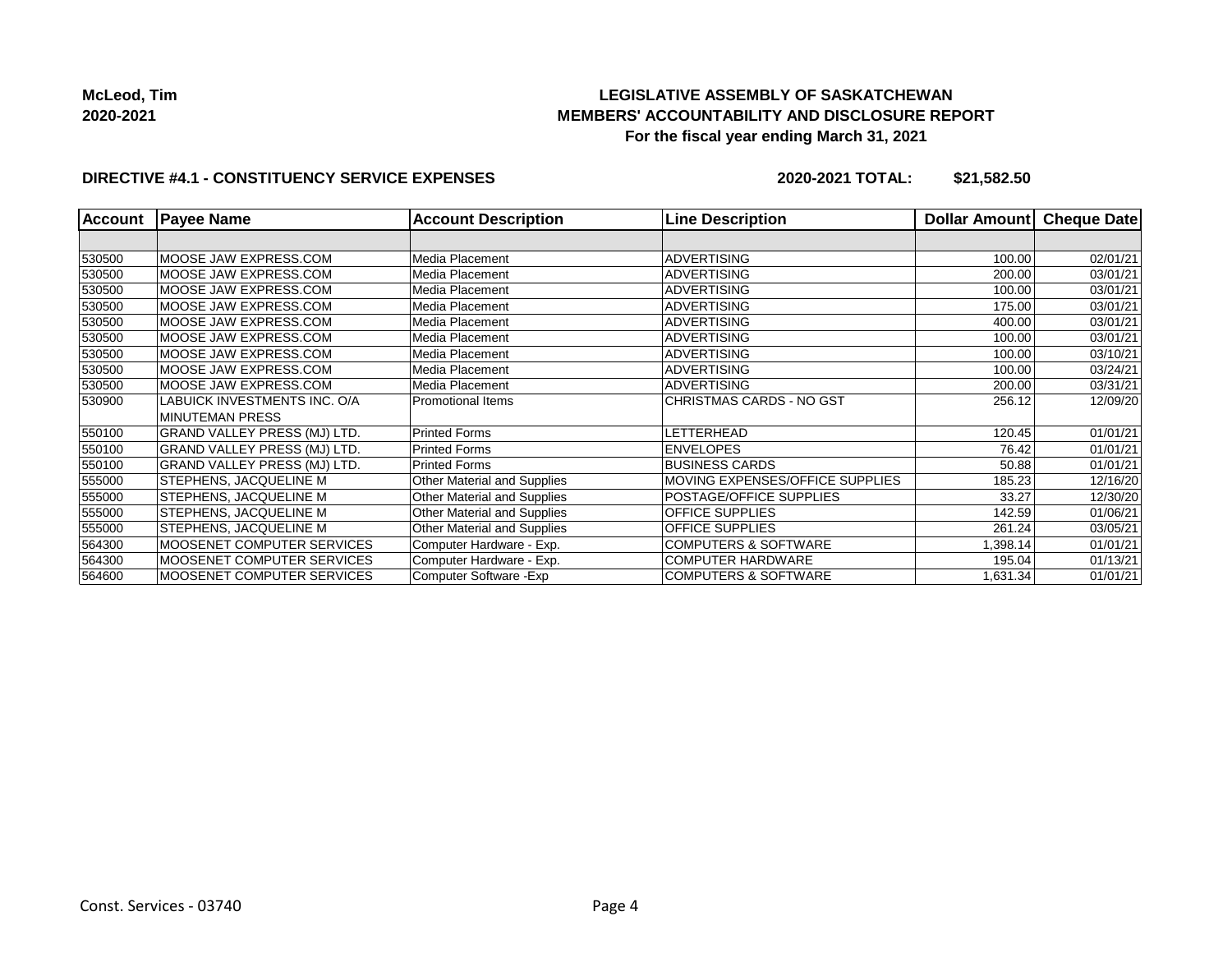### **LEGISLATIVE ASSEMBLY OF SASKATCHEWAN MEMBERS' ACCOUNTABILITY AND DISCLOSURE REPORT For the fiscal year ending March 31, 2021**

#### **DIRECTIVE #6 - CONSTITUENCY ASSISTANT EXPENSES**

**2020-2021 TOTAL: \$23,999.25**

| Account | <b>Payee Name</b>             | <b>Account Description</b>       | Dollar Amount | <b>Cheque Date</b> |
|---------|-------------------------------|----------------------------------|---------------|--------------------|
|         |                               |                                  |               |                    |
| 513000  | <b>STEPHENS, JACQUELINE M</b> | Out-of-Scope Permanent           | 1,050.00      | 11/10/20           |
| 513000  | STEPHENS, JACQUELINE M        | Out-of-Scope Permanent           | 2,100.00      | 11/24/20           |
| 513000  | STEPHENS, JACQUELINE M        | Out-of-Scope Permanent           | 2,100.00      | 12/09/20           |
| 513000  | STEPHENS, JACQUELINE M        | Out-of-Scope Permanent           | 2,100.00      | 12/22/20           |
| 513000  | STEPHENS, JACQUELINE M        | Out-of-Scope Permanent           | 2,100.00      | 01/06/21           |
| 513000  | <b>STEPHENS, JACQUELINE M</b> | Out-of-Scope Permanent           | 2,100.00      | 01/20/21           |
| 513000  | STEPHENS, JACQUELINE M        | Out-of-Scope Permanent           | 2,100.00      | 02/03/21           |
| 513000  | STEPHENS, JACQUELINE M        | Out-of-Scope Permanent           | 2,100.00      | 02/17/21           |
| 513000  | STEPHENS, JACQUELINE M        | Out-of-Scope Permanent           | 2,100.00      | 03/03/21           |
| 513000  | STEPHENS, JACQUELINE M        | Out-of-Scope Permanent           | 2,100.00      | 03/17/21           |
| 513000  | STEPHENS, JACQUELINE M        | Out-of-Scope Permanent           | 2,100.00      | 03/30/21           |
| 513000  | STEPHENS, JACQUELINE M        | Out-of-Scope Permanent           | 749.25        | 04/09/21           |
| 519900  | None (Default)                | Change in Y/E Accrued Empl Leave | 1,200.00      | 04/14/21           |
|         |                               | Entitlements                     |               |                    |